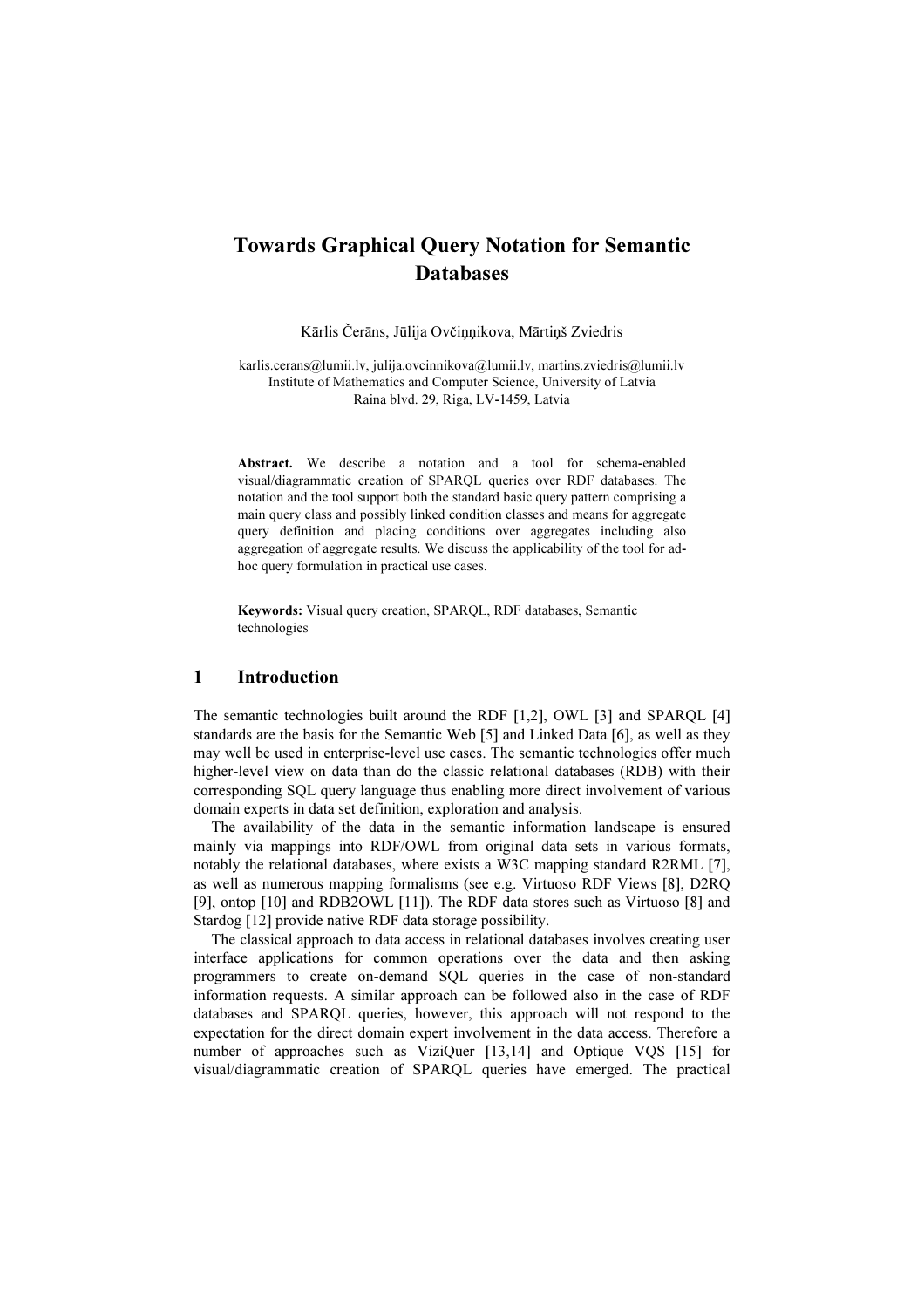experience with the ViziQuer tool with the medical domain experts have confirmed the importance of the visual query creation concept, however, it has also confirmed a further need in support of aggregate query generation that is a very typical custom query kind over the data. The problem addressed in this paper is presenting a visual query notation and tool for aggregate query definition and translation into SPARQL.

We base the work on the availability of the aggregate queries in SPARQL version 1.1. [4]. The task of visual/diagrammatic query creation is quite challenging since the diagrammatic notations for aggregates in the queries is not common even for query creating systems also in the much widely established area of RDB/SQL databases.

In the rest of the paper we introduce first the basic visual query notation, including already the simplest patterns for aggregate query construction, followed by direct grouping and subquery constructs usable for more involved query generation. The practical use aspects of the approach is discussed in the final section of the paper. The illustrations in the paper are given on a mini-University example, however they can be carried over directly to more practical use cases, including the medical domain.

### 2 Basic Query Notation

This section outlines the basic visual query SPARQL notation, including specification of class information, attribute selection, conditions and links, similar to [13,14], as well as new simple aggregate attribute definition. The visual/diagrammatic query generation is based on the data schema definition as OWL ontology or RDF Schema; for the construction illustration we shall use the following mini-University ontology, presented in Figure 1 in graphical OWLGrEd<sup>1</sup> ontology editor notation [16].



Fig. 1. Example: a mini-University ontology in the OWLGrEd notation

Figure 2 illustrates two basic visual queries and their corresponding SPARQL queries. The first query selects all student names, student ID and student card ID. The second query selects all successful completed registrations (mark  $\geq$  4) for large courses (at

l

<sup>&</sup>lt;sup>1</sup> The ontology editor can be downloaded from http://owlgred.lumii.lv/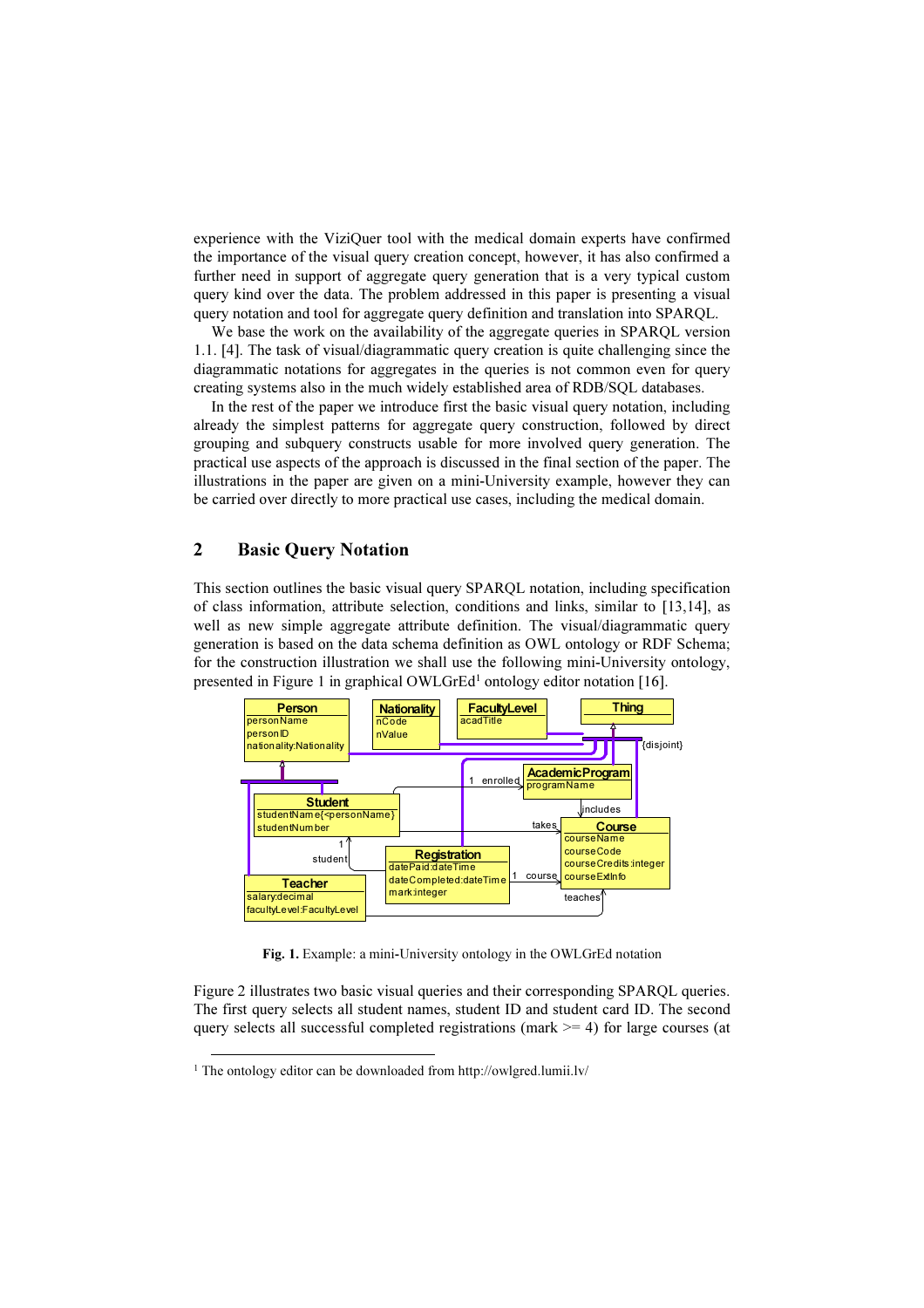least 6 credit points) and displays mark, student name and course name<sup>2</sup>. Each query contains a single main query class (shown as orange round rectangle) as well as possibly a number of condition classes (shown as violet rectangles), linked to the query class via links corresponding to the object properties between the classes in the ontology (chains of condition classes and links from condition classes to the main class are allowed, as well). Each of the class boxes in the query represents an instance resource belonging to the class. The class attributes (shown in white letters) define instance properties (attributes) that are to be included in the query output. The conditions (shown in pink/dark) restrict the rows to be returned by the query.



Fig. 2. Basic query examples

The queries in Figure 2 contain just the attribute values, not the URIs of the involved instance resources. The inclusion of the instance URI in the query output can be specified either with  $\le$ select $\ge$  stereotype for the class, or by including the class instance name (e.g. R for Registration) into the attribute list for the class.

Figure 3 shows the optional attribute (marked by the keyword OPTIONAL) and optional link notation (as the blue dashed line) as well as a negation link (marked in red and the stereotype {not}). The whole query fragments placed behind the optional or negation links (from the viewpoint of the main query class) are in optional or negation group. If a negation link connects class instances that are already connected, as in Figure 4 example, it is to be interpreted as a condition asserting non-existence of the respective link, after the query structure has been created from the other "structural" links. We use the {condition} stereotype on the link to mark its condition semantics; this stereotype can be used also on affirmative/positive edges, asserting the existence of the respective link (the optional link with the {condition} mark makes a void requirement on the query contents). The non-condition loops including negation or optional links are not allowed. There is a requirement for the entire diagram to be connected via non-condition links; if the query logics would require several nonconnected components, they are to be connected with un-labelled strict or optional links marking the query structure.

l

<sup>&</sup>lt;sup>2</sup> The prefix ont: in the examples stands for http://lumii.lv/ontologies/UnivExample.owl# that is the URI for the mini-University ontology itself.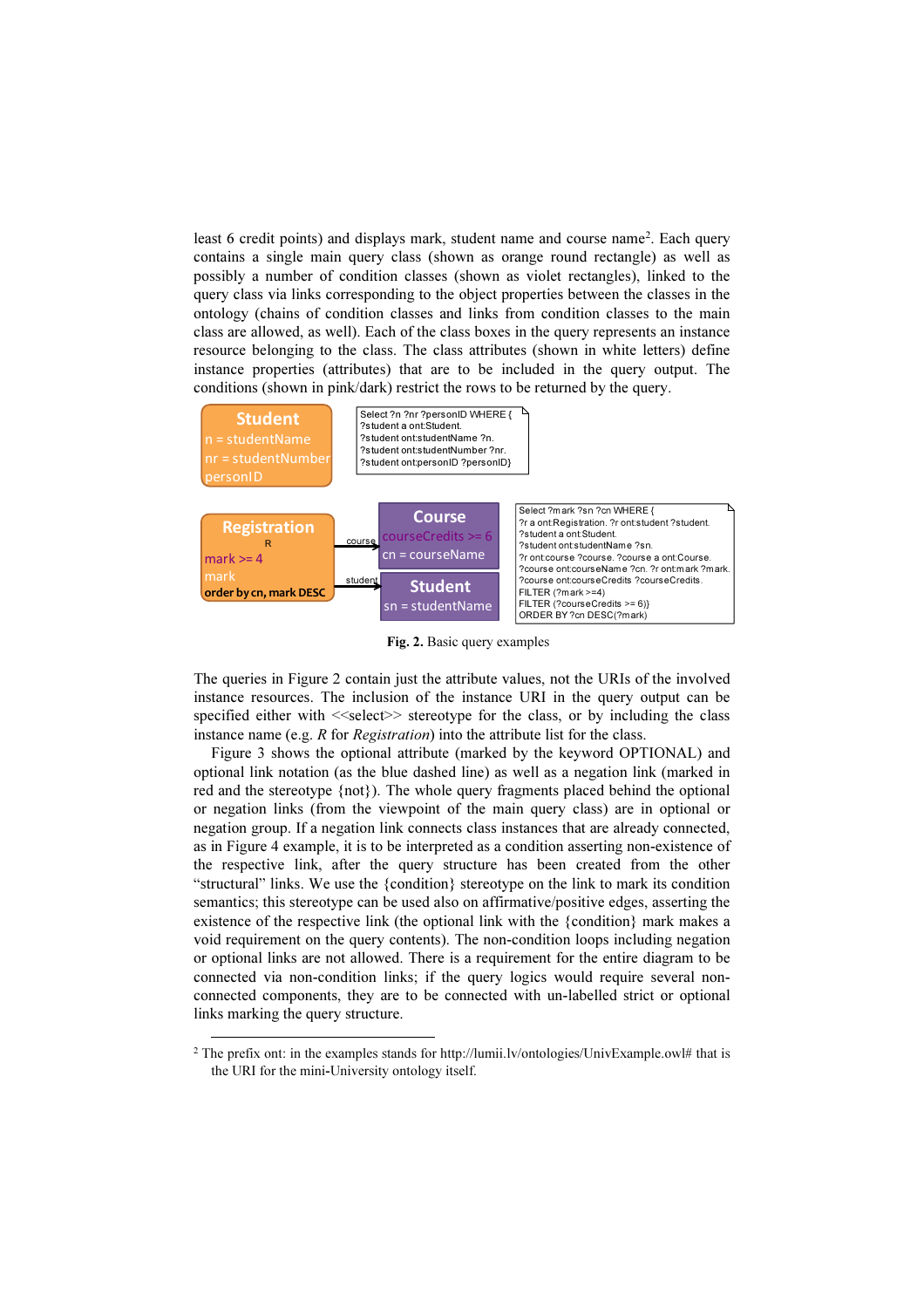





Fig. 4. Negated condition link: select names of students and courses with the student not taking a course included in academic program (s)he is enrolled in.

One can use the combination of structural and condition links in the query to formulate queries involving universal quantification, expressed using double negations. For instance, the query "find all students taking all courses of the academic program they are enrolled in", is demonstrated in Figure 5 via "find all students not enrolled in academic program including a course the student is not taking." A corresponding query with the structural semantics of both negation links would not be allowed due to the loop with two structural negations emerging.



Fig. 5. Double negation: structural and condition negations determine the query structure.

The basic query notation allows for simple aggregate query introduction in the case, if the grouping set for all aggregate function applications coincides with the set of all selected non-aggregate attributes in the query. An aggregate attribute is introduced as an expression where the aggregate function (count, sum, avg, min, max, group concat) is applied to the attribute name; the aggregation over the instance URI is possible also via the  $\le$  count $\ge$  or  $\le$  count distinct $\ge$  stereotype for the class.

The SPARQL query for such a simple aggregated query is generated in two steps: first, for every class instance with aggregate attributes a SPARQL-subquery is generated involving the aggregated attributes from this class instance and the grouping set of all non-aggregated attributes in the query; then all subqueries are joined together into a single SPARQL query (cf. examples in Figure 6 and Figure 7).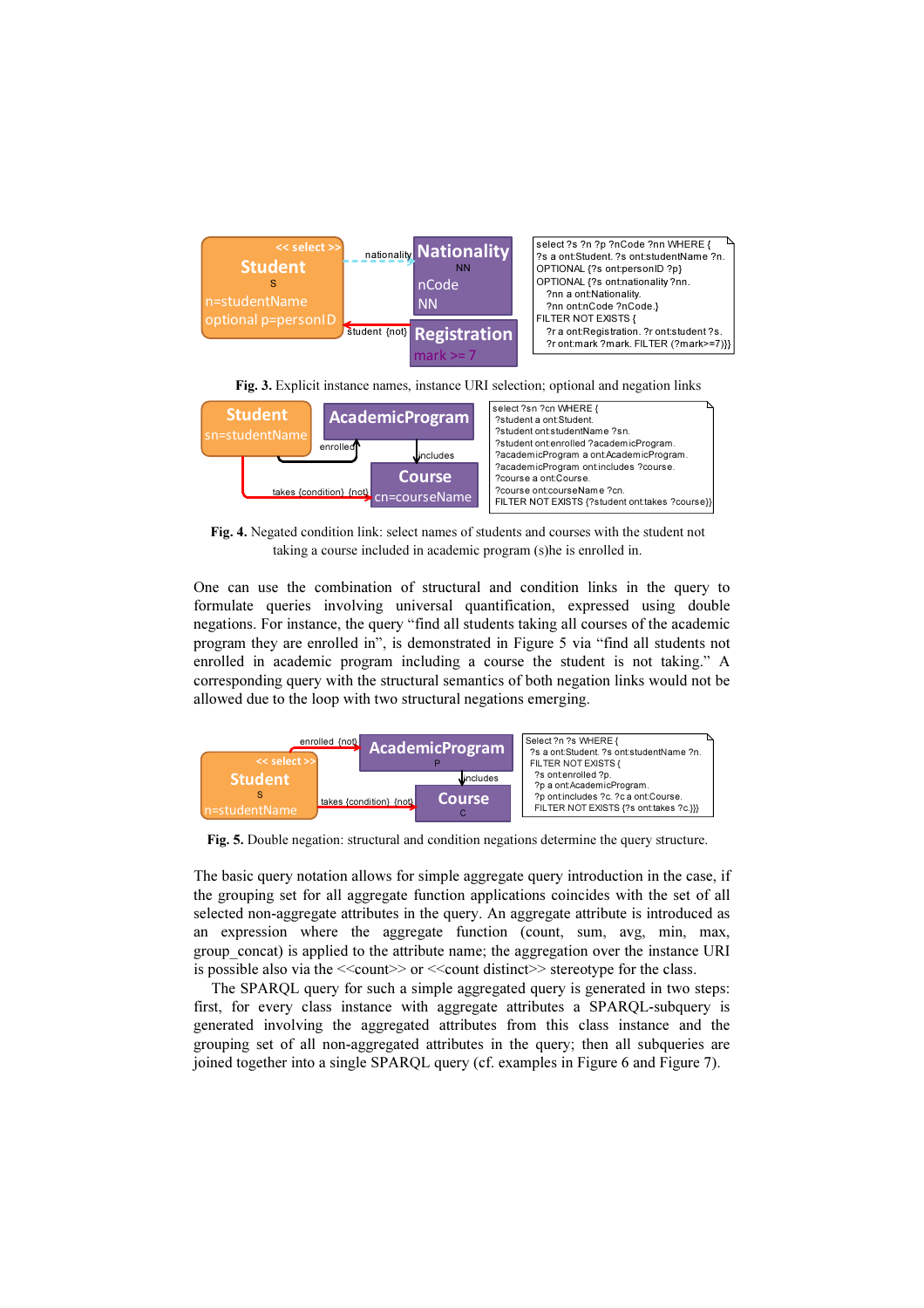Figure 6 contains two examples, where, first, a student name is selected together with the corresponding count of taken courses and sum of credits within those, restricting the result rows to those having course credit sum at least 9. The conditions in the query classes are evaluated before aggregate applications, therefore the row filter depending on the aggregate value is defined in the *having*-compartment of the class box. The other example shows listing the different *courseCredits* values together with the count of courses corresponding to each of these values.



Fig. 6. Simple aggregation: basic examples

Figure 7 describes a query for finding student names together with both sum of credits for the student in all courses, and in "big" courses with at least 6 credit points each.



Fig. 7. Simple aggregation: optional links and multiple-class aggregates

# 3 Explicit Grouping and Subqueries

The outlined basic query constructions cover a large range of practical queries that may arise in the exploration of the mini-University example, as well as in the practical use cases of query formulation over hospital information system and clinical records databases. There are, however, natural queries not fitting naturally the basic query pattern due to involving the aggregate-over-aggregate pattern, e.g.:

- A. Count all students taking at least three courses (count-over-counts).
- B. Find all courses passed by at least 10 students with mean mark (over all passed courses) at least 7 (filtered counts over filtered aggregate expressions).
- C. List all different years for the course completion dates together with the count of different marks received in this year at least 10 times.

We introduce an explicit {group} stereotype for affirmative and optional links. Its semantics is splitting the query diagram into "main" part towards the main query class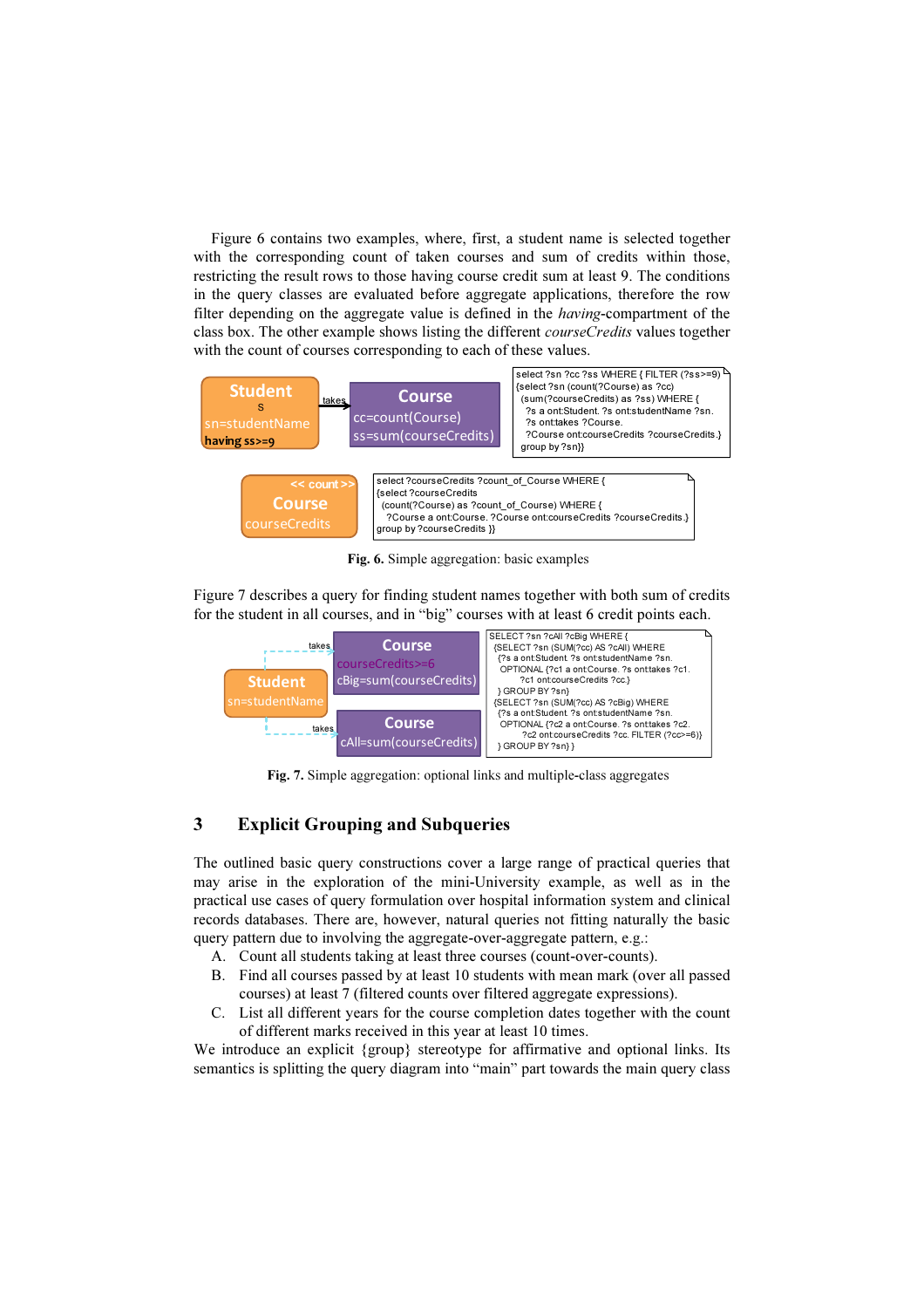side of the {group} link and subquery part behind the other end of the link, with the further design assumption that the URI of the instance on the "main" end of the link, as well as the link itself also participates in the subquery, making the "join condition" between the subquery and the main query. The {group} stereotype is not compatible with {condition} stereotype, nor is it to be used for negation links. The general query shape has to be a tree of simple components (i.e. components built with non-condition and non-group links), linked by {group}-links; the {condition}-links are allowed only within a single component, or from within a component to its incoming {group}-link source node. Figure 8 shows the A-C queries in the visual query notation.



Fig. 8. Visual queries with explicit grouping.

There is also the option of introducing and using explicit named subqueries in the visual language. While the {group}-links in the query diagram may often appear to be an easier mechanism of involved query specification, the named subqueries would correspond to "derived concept" introduction and allow easier query reuse. Figure 9 shows the B example query definition and usage in the named subquery notation.



Fig. 9. A named subquery example

The visual query language provides also means for query result set limiting to a number of rows (the SPARQL LIMIT construction). Although one could easily add to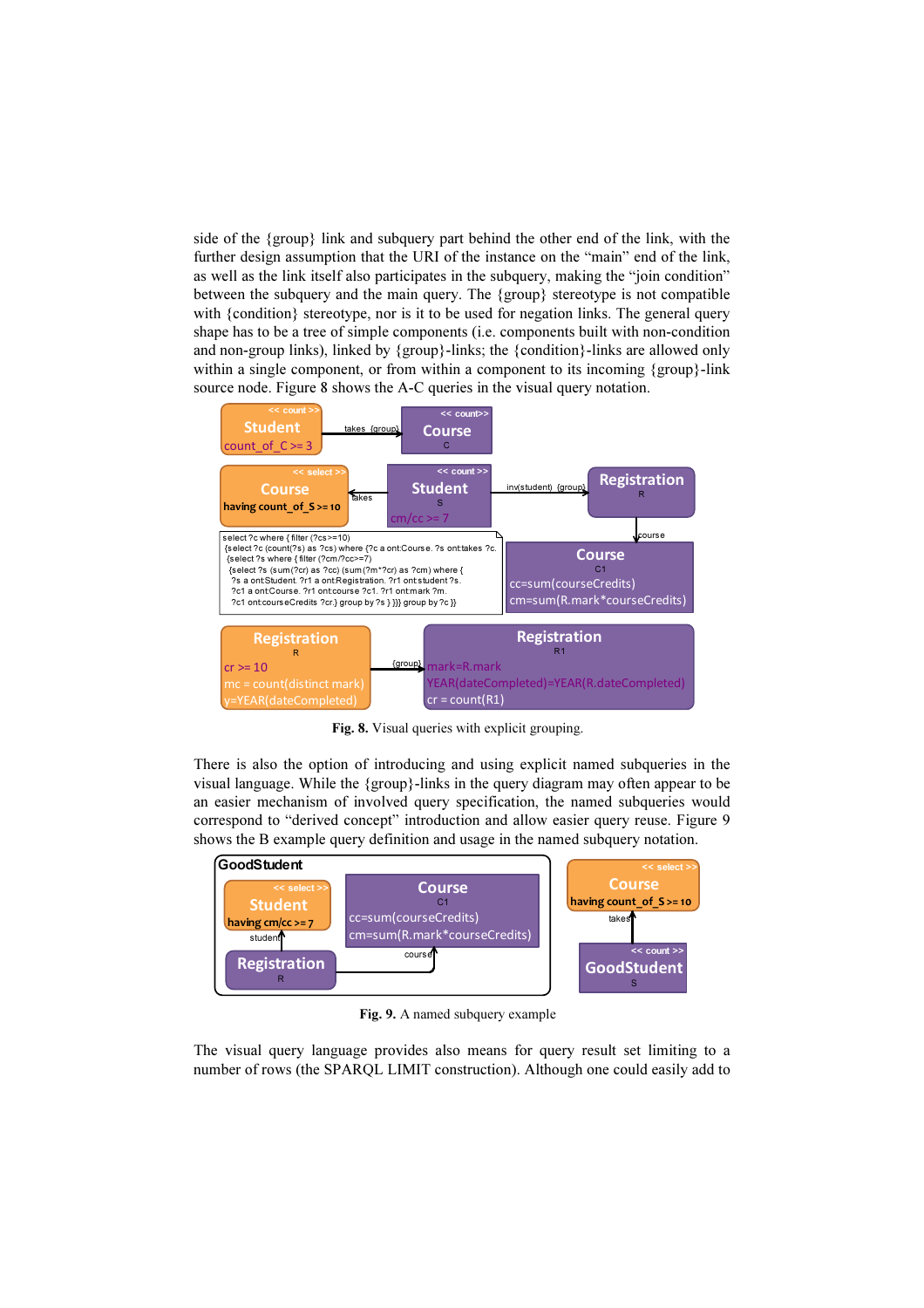the visual query language this notation also on the subquery level (including the inline and named subqueries), the SPARQL language the queries are translated into does not contain at least direct means for expressing this type of constructs. Therefore such an important query pattern as "find all x with their related most common y" (e.g. find all courses with the most often received marks in them) cannot be directly offered for practical usage. The practical workaround to this limitation would be to re-formulate the queries with LIMIT-bound subqueries in a way that they return larger result sets from which the needed results can easily be obtained e.g. in a spreadsheet.

# 4 Discussion and Conclusions

We aim at practical visual query formulation system creation over data via their conceptual structure view. As the initial experiments show, most of the practically interesting queries both in the hospital information system and clinical records database use cases can be formulated using the provided notation. The notation and tool polishing is certainly worth to be continued including the offering of the query tool to the domain experts. There would be need in a query creation methodology and initial training before the domain experts would be ready to use the query tool themselves.

The notation described in this paper has a prototype implementation in the ViziQuer tool<sup>3</sup>. The ViziQuer tool can be used for SPARQL query creation over any SPARQL endpoints with their data RDF schema available. The work in [14] discusses RDF schema extraction from a SPARQL endpoint. [17] outlines the possibility of using ViziQuer in the context of relational database semantic reengineering, where a conceptual model of a relational database is created as an OWL ontology, then the mapping from the RDB to the ontology is described, enabling creation of the ontology-structured SPARQL endpoint that can accept queries created in ViziQuer. The limitation of SPARQL not allowing row-level aggregate subqueries with TOP/LIMIT restrictions (such queries would not be problematic e.g. in SQL) may lead to considerations of direct translations from the visual query language to SQL that would be well defined within the RDB semantic re-engineering framework.

A less considered query language aspect in this paper is the language of expressions allowed in conditions and query output definition. The idea of translating expressions into SPARQL is based on supporting SPARQL-like expression syntax in the language, with the extensions allowing instance references and data attribute names to stand for resources and their properties respectively. The practical use cases have shown the possibility of expression creation and translation, however, the date manipulation functions available in SPARQL standard [4] are clearly insufficient for practical queries e.g. concerning duration calculation based on the available date or datetime values. Notably, the Virtuoso RDF data store [8] supports the extensions allowing the necessary date and interval value handling. For the RDB semantic reengineering use case this entails the necessity of creating and storing RDB-to-RDF dump into a triple store, instead of using an on-the-fly maintained SPARQL endpoint.

l

<sup>3</sup> http://viziquer.lumii.lv/